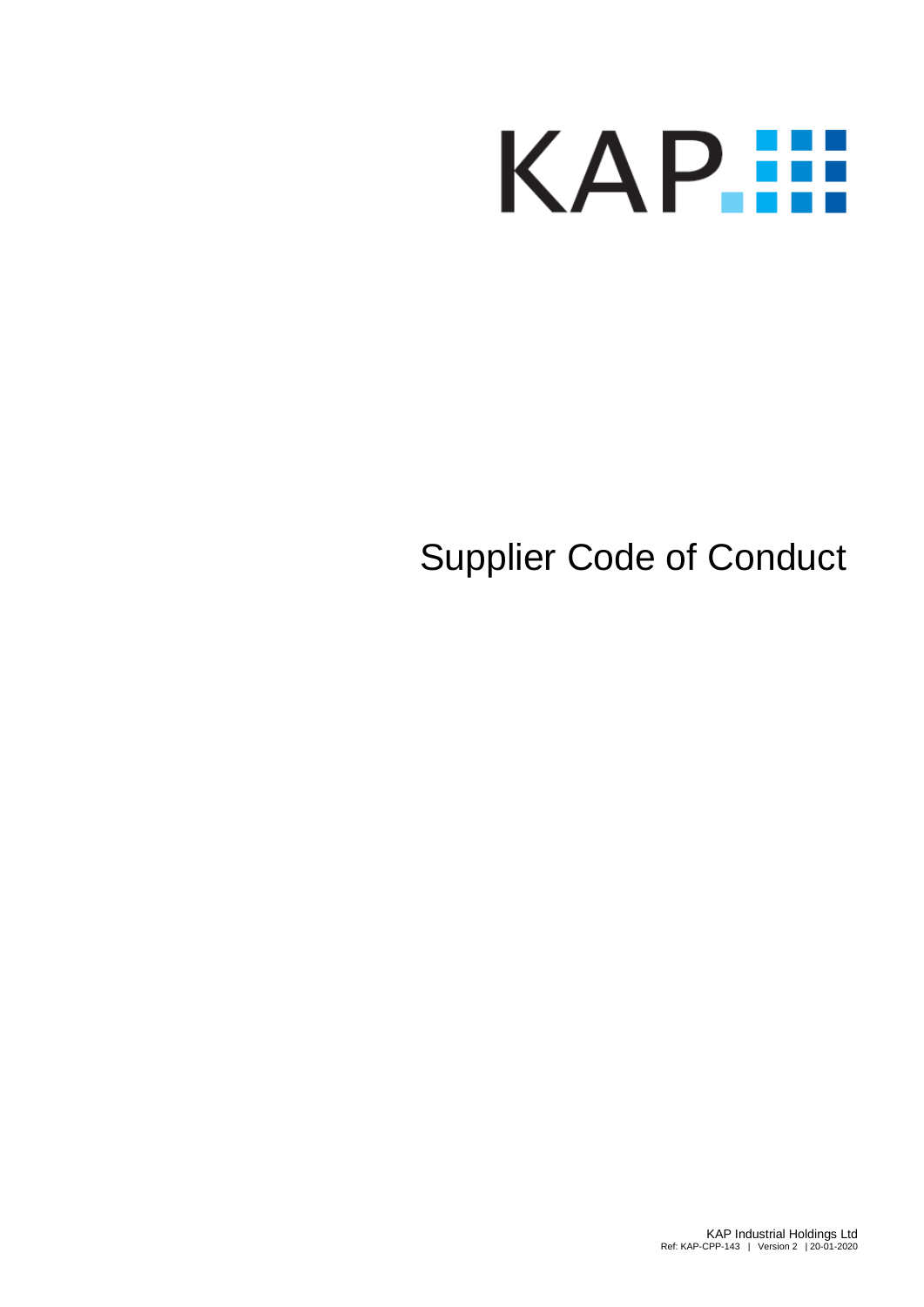# **Table of contents**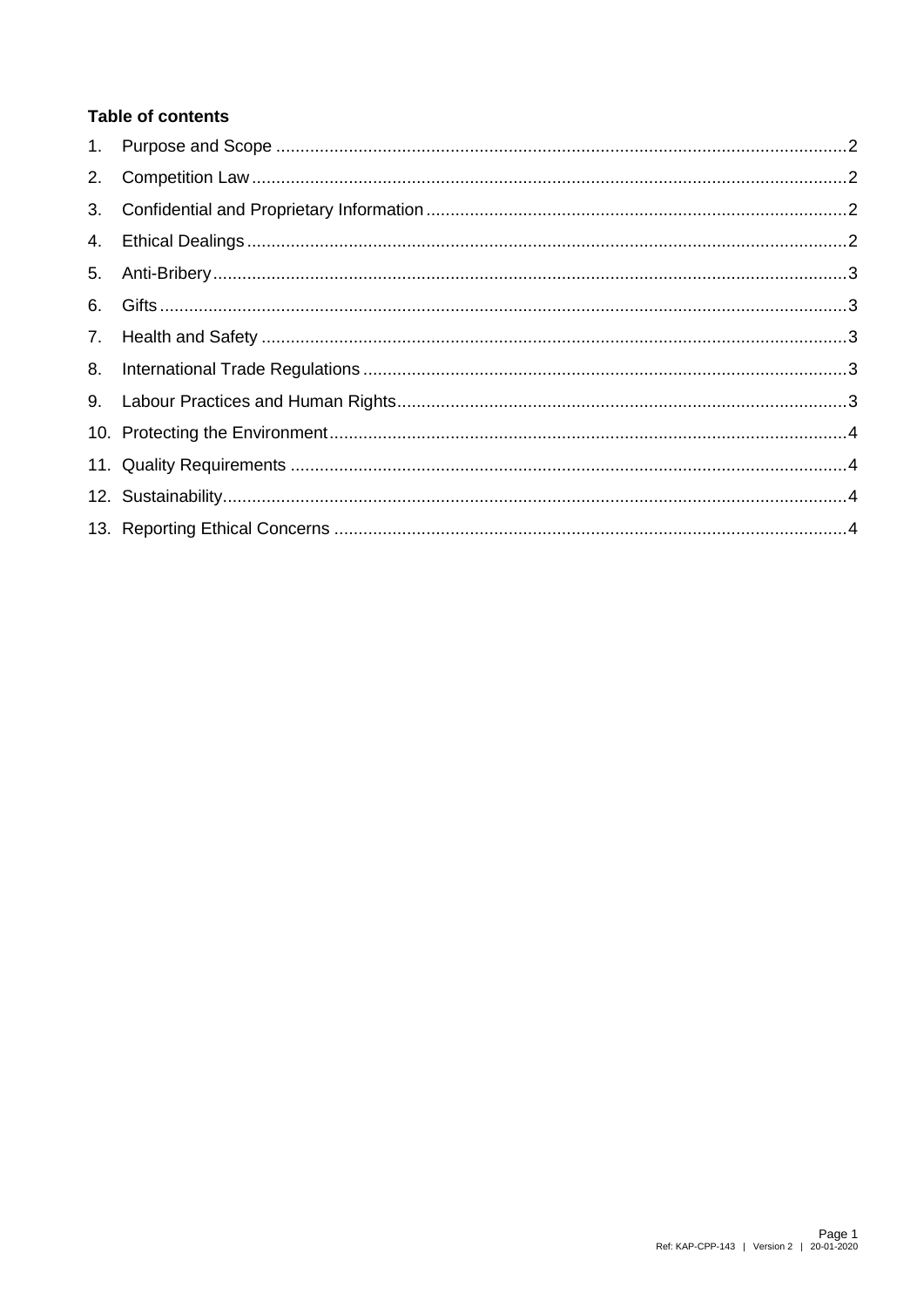### <span id="page-2-0"></span>**1. Purpose and Scope**

This Supplier Code of Conduct (the "Code") sets out the principles and expectations of the KAP Industrial Holdings Limited group ("KAP") as to how existing and new suppliers of goods and services to KAP ("Suppliers"), including their affiliates, representatives and employees, are to conduct business with KAP. KAP, including all its employees, has a duty to comply with applicable laws and regulations and, in addition, King IV requires KAP to behave responsibly and ethically. KAP, therefore, expects its Suppliers to operate with values comparable to its own and in a manner that is consistent with good corporate governance.

Suppliers are required to take steps to ensure that this Code is communicated throughout their organisations.

Suppliers may be subject to inspections and/or audits to ensure compliance with this Code and specifically regarding Labour Practices, Human Rights and the Environment. KAP regards any contravention of this Code by a Supplier as a serious matter which could result in the termination of the business relationship and possibly the institution of civil or criminal proceedings.

KAP requires its Suppliers to commit to and comply with the following minimum standards:

#### <span id="page-2-1"></span>**2. Competition Law**

KAP subscribes to the principles of free and fair competition as embodied in the relevant competition laws of South Africa.

KAP therefore requires that all Suppliers conduct their business in full compliance with applicable competition laws intended to promote free and fair competition and not enter into prohibited agreements or practices, formal or informal, such as price fixing, market sharing, bid rigging, collusion, "kickbacks", etc.

#### <span id="page-2-2"></span>**3. Confidential and Proprietary Information**

Suppliers may not use for their own purpose or disclose to any third party, KAP's intellectual property, trade secrets or other confidential, proprietary or sensitive information ("KAP's Information") without the prior written consent of KAP.

Suppliers may disclose KAP's Information to persons within the Suppliers' organisation strictly on a "need to know" or "need to use" basis and for the sole purpose of supplying goods and/or services to KAP.

#### <span id="page-2-3"></span>**4. Ethical Dealings**

KAP seeks to deal with Suppliers honestly and ethically and will give all potential suppliers fair consideration. Decisions will be based on objective criteria such as price, quality, B-BBEE status, service capability, reliability, track record and integrity.

The giving or receiving of any kickbacks, bribes or similar payments of any sort is prohibited. KAP employees may not receive any commissions, money or item of value other than regular remuneration and incentives as provided for in their terms of employment, either directly or indirectly, for negotiating, procuring, recommending or aiding in any transaction entered into on behalf of KAP, nor are they entitled to any direct or indirect financial interest in such transactions.

Suppliers are required to demonstrate the same high ethical standards and to conduct business with integrity and fairness.

KAP employees are prohibited from engaging in any private financial relationship with any Supplier, its owners, shareholders, directors, partners or members including the investment in or acquisition of any financial interest for their own account in any Supplier business, or with any of the owners, shareholders, directors, partners or members of such business, other than ordinary share dealings through a recognised stock exchange.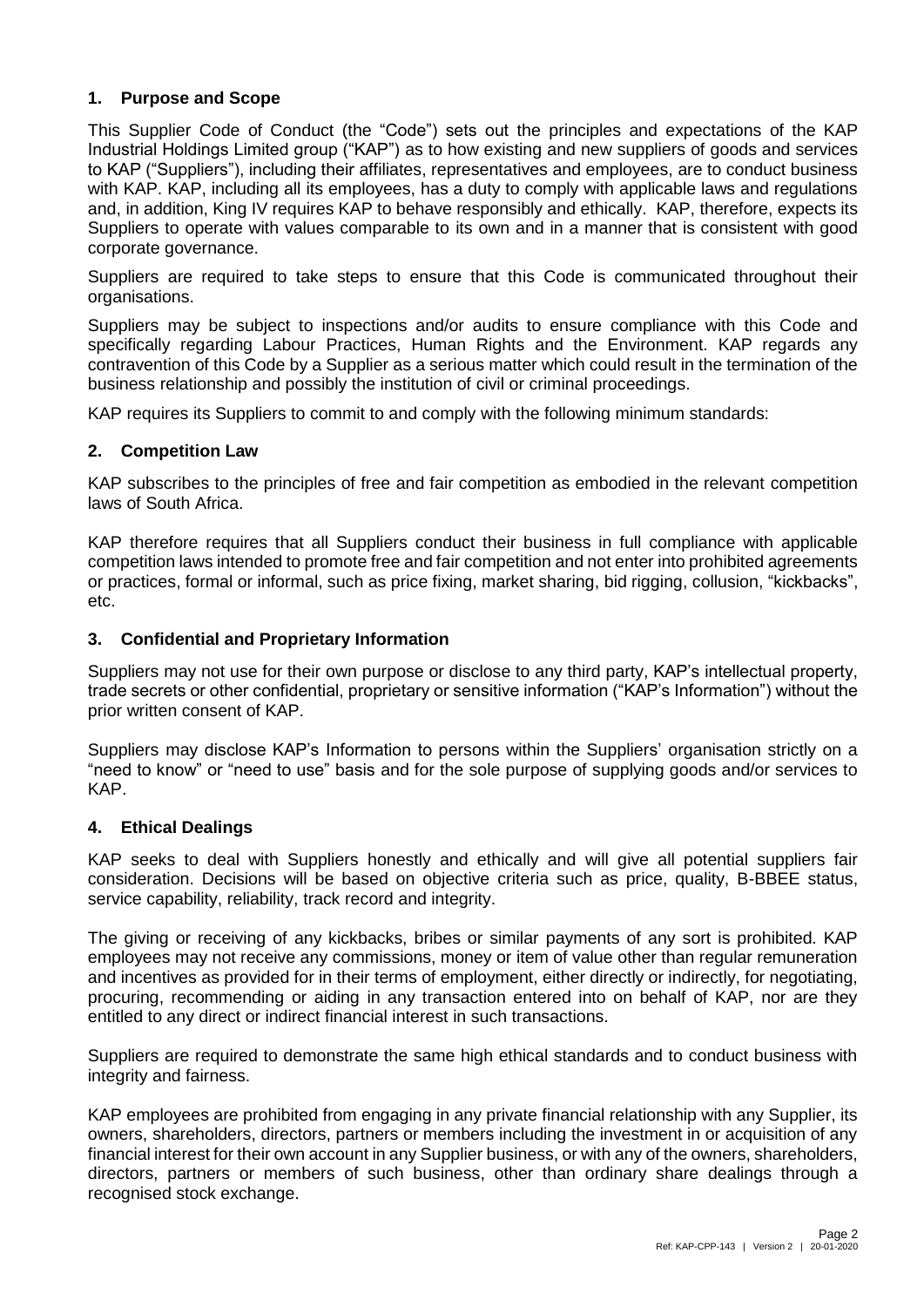## <span id="page-3-0"></span>**5. Anti-Bribery**

Suppliers must not engage in any conduct that would put KAP at risk of violating anti-bribery laws.

Company policy and anti-bribery laws around the world prohibit KAP and its employees from giving or accepting money or other inappropriate enticements, directly or indirectly to coerce or persuade the award of a business opportunity to KAP or the Supplier, as the case may be.

Suppliers may not, in their business relationship with KAP, act in any way, that violates KAP's policy or anti-bribery laws around the world. Suppliers must also ensure that their suppliers in the supply chain do not engage in the giving or receiving of bribes, kickbacks or other similar improper or unlawful payments.

#### <span id="page-3-1"></span>**6. Gifts**

Suppliers should be aware that it is not permissible for KAP employees to give or receive gifts, hospitality or favours that could influence any business decision or that create the appearance of influencing such decision.

Suppliers are therefore not to provide gifts, hospitality or favours to any KAP employee, their family members or friends other than the following:

- promotional material and reasonable business entertainment such as business breakfasts, lunches, cocktail parties or dinners;
- personal hospitality to events such as sporting events or theatres, provided that travel and accommodation costs are not included;
- business conferences and/or seminars, provided that travel and accommodation costs are not included;
- gifts to a maximum value of R2,000.00 (or the equivalent in local currency for operations outside South Africa) and less.

The giving or receiving of gift vouchers or other cash equivalents above R2,000.00 (or the equivalent thereof in local currency for operations outside South Africa) or cash (regardless of the amount) is always prohibited.

Any deviations from this will only be allowed if permission is received in writing from a member of the executive committee for the respective division.

#### <span id="page-3-2"></span>**7. Health and Safety**

Suppliers who do business with KAP are required to provide a safe and healthy work environment for all employees working at their sites. In addition, any Supplier employee or representative providing onsite services in a KAP facility is required to adhere to KAP safety standards and site rules.

#### <span id="page-3-3"></span>**8. International Trade Regulations**

<span id="page-3-4"></span>KAP Suppliers must adhere to all applicable trade and import regulations that apply to their activities.

#### **9. Labour Practices and Human Rights**

KAP is committed to fair labour practices in the workplace and expects its Suppliers to take appropriate steps to ensure that they and their suppliers subscribe to the same principles and practices, and comply with labour laws of the country in which they operate, which include:

- a prohibition of all forms of unfair discrimination:
- an intolerance of the inhumane treatment of employees and behaviour which is tantamount to any form of harassment in the workplace;
- a prohibition of the use of child and forced labour;
- a prohibition of excessive working hours;